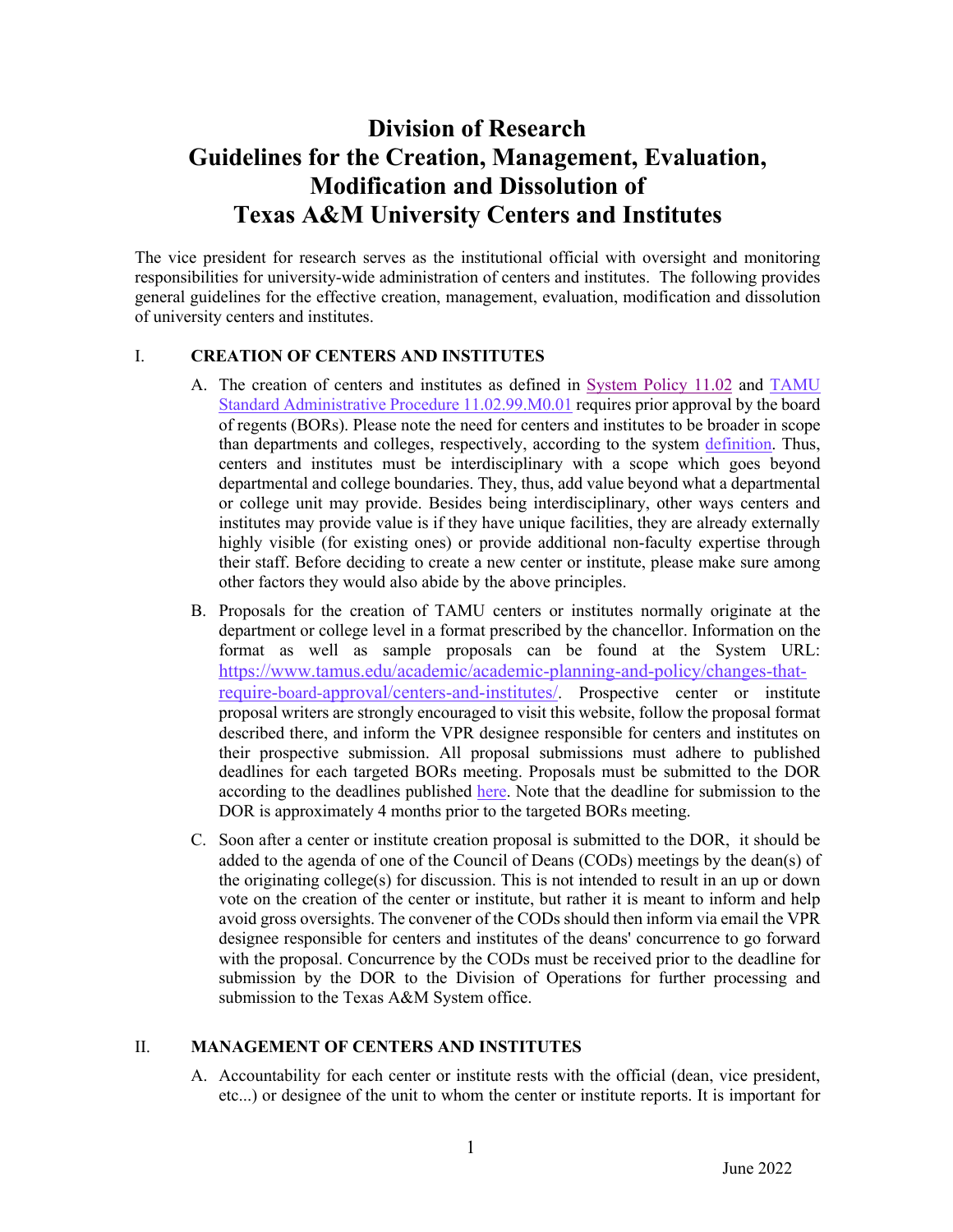auditing and other purposes that responsible officials assure centers and institutes adhere to the stipulations made in the proposal to the BORs which created them. Pay particular attention to follow the governance, reporting and advisory structure and to the periodic review part of the proposal.

- B. The center or institute director is responsible for the day-to-day management of the center or institute as outlined in the board-approved proposal for the creation or modification of the center or institute.
- C. The director of the center or institute shall be appointed by and report to the responsible official or designee to whom the center or institute reports.
- D. Department heads/chairs may request and should receive reports from directors on center or institute affiliated faculty members' contributions to a center or institute.

#### III. **REVIEW AND EVALUATION OF CENTERS AND INSTITUTES**

- A. The DOR will maintain a database of centers and institutes which will include among other information the dates for upcoming reviews. Working with the DOR, the deans or other responsible university officials to which a center or institute reports has primary responsibility for keeping information in the database current. Information to be kept current, besides periodic review dates, includes director appointments and related appointment memos, changes in reporting structure and related memos, and any other changes to the management or funding structure of the center or institute which deviate from what was stipulated in the original proposal to the BORs. Note that if the proposal to the BORs which created the center or institute included the creation of an external advisory board, its members must be approved by the Texas A&M System through submission of a memo prior to their appointment. Sample memos for such appointments can be obtained from the DOR.
- B. The dean(s) or other responsible university official(s) shall assure that periodic reviews of centers or institutes are conducted and completed in accordance with an approved schedule of required reviews. System policy 11.02 mandates a review of centers or institutes at least once every 5 years, but reviews must adhere to the schedule as described in the proposal which created them which may include a different review schedule. It is a good practice to perform summary reviews of each center or institute yearly with a more thorough review at the normal review period. Reviews of centers or institutes are initiated by the responsible official or designee by asking the center or institute director for a report. A committee, which may include both internal and external members, conducts a review of the material provided and provides a written assessment to the responsible official or designee on the center's or institute's performance. The responsible official or designee considers the committee's evaluation and submits a memo to the VPR or designee attaching the director's report, the committee's evaluation, and a summary of actions to be taken with a specific statement on whether the center or institute will continue to function or be dissolved. Deans or other responsible university officials should give serious consideration to closing centers or institutes which are deemed to no longer serve their creation purpose or provide value beyond what a departmental entity does. This does not mean that the function of the center or institute goes away. Once the center or institute designation is removed through a dissolution memo, the department or college may continue its service as a program,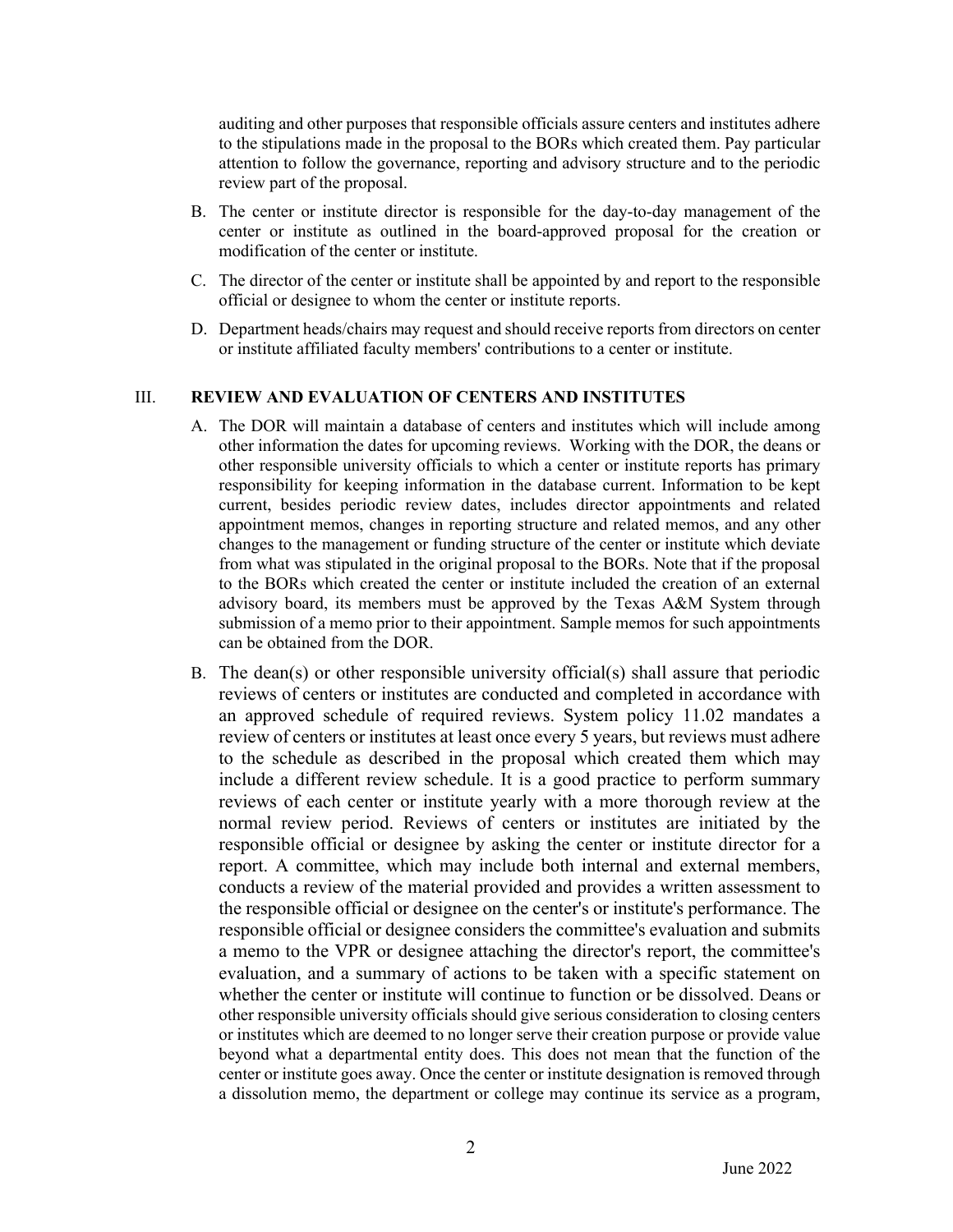initiative, laboratory, or any other name designation other than academy, institute, or center.

C. The DOR's single most important guideline in the evaluation of centers or institutes is whether they serve as productive incubators of interdisciplinary research, education and other scholarly activities, engaging faculty broadly across departments and colleges. Deans or other responsible officials shall establish review criteria that adhere to the above guideline to assure centers and institutes are performing effectively. Periodic review and evaluation should be conducted to determine if the center or institute under its leadership, organizational structure and funding level is making sufficient progress toward the center or institute's goals and objectives and if activities remain aligned with the university's goals and priorities.

With the large diversity of centers and institutes, it is not possible to have a single set of evaluation criteria. However, some best practices are discussed in the Appendix below under "Center and Institute Evaluation Criteria Best Practices".

- D. Reviews of centers and institutes will be conducted at least once every 5 years. Postponements of scheduled reviews must be approved by the DOR.
- E. The VPR or designee shall review the reports and may provide comments and/or recommendations as to improvements or other further actions that may be indicated, including personnel actions, modifications of the center's or institute's mission or programs, or dissolution of the center or institute.
- F. The deans or other responsible university official(s) shall provide copies of comments and/or recommendations to the center or institute director and provide any other guidance or direction to the center or institute director resulting from the review.
- G. Deans or responsible university officials may conduct additional and/or special reviews or require additional reports as deemed necessary and/or beneficial.

#### IV. **MODIFICATIONS TO BOARD-APPROVED CENTERS AND INSTITUTES**

- A. Major changes in function, focus or funding sources for a board-approved center or institute must receive prior approval from the president and the chancellor and subsequent approval by the board.
- B. All requests to the chancellor for modification of board-approved centers or institutes require the approval and recommendation of the president. Requests shall be forwarded by the dean or other responsible university official through the vice president for research, the provost and executive vice president to the president of the university.

#### V. **DISSOLUTION OF CENTERS OR INSTITUTES**

- A. When the responsible administrative dean or other university administrative official proposes to dissolve a center or institute, a request should be submitted from the dean or responsible university official through the vice president for research, the provost and executive vice president, to the president of the university. Samples of dissolution memos can be provided by contacting the DOR.
- B. If approved by the president, the president shall then submit the request to dissolve a center or institute to the chancellor.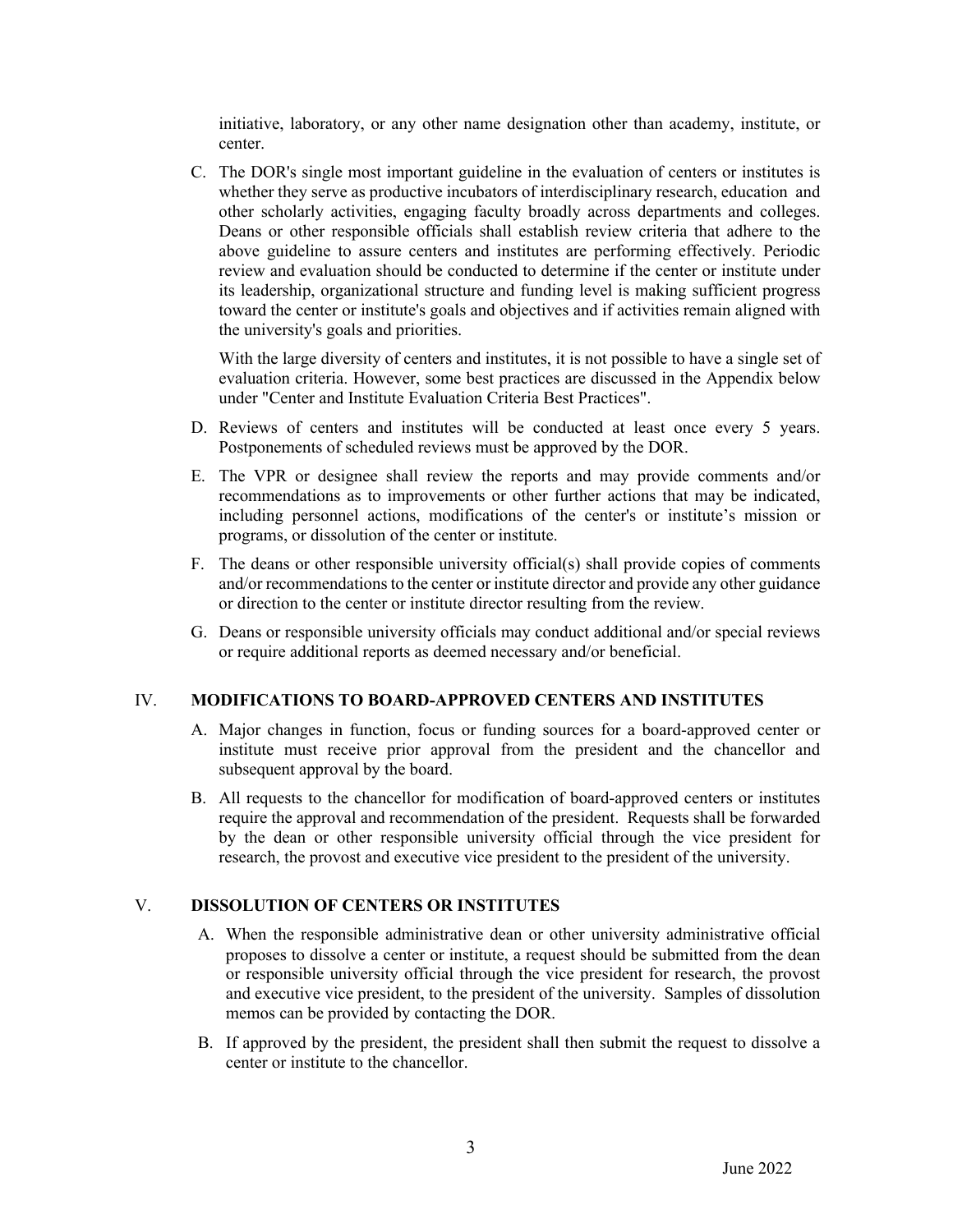### VI. **JOINT CENTERS OR INSTITUTES**

- A. When a university center or institute is proposed as being a joint center or institute with one or more other system member(s), the same university procedures described in Section I, Creation of Centers and Institutes, shall be required as those required for university centers or institutes only.
- B. Joint university centers or institutes will require the approval of the president as well as the chief executive officers of the other system members responsible for the center or institute. One agenda item will be submitted to the board of regents, jointly by all system members.
- C. While respecting each system member's authority and responsibility in the oversight of the center or institute, efforts will be made to streamline approval and review processes to maximize the productivity of the director in the effective management of the center or institute.
- D. Review and evaluation processes of joint centers and institutes will normally be addressed in the full proposal as submitted through each system member's approval and recommendation processes to the board of regents.

# **APPENDICES**

## 1. **Center and Institute Reporting and Evaluation Criteria Best Practices**

- a. Each responsible official should work with the center or institute director to identify goals and expectations specific to the center or institute. These goals and expectations should be stated at the start of each report by the center or institute director, followed by evidence which demonstrates they are met.
- b. Each college/unit administrating centers and institutes should produce its own document and template for center/institute reports. The items to be addressed in a report by the center or institute director should reflect what the administering unit considers as important impacts in assessing the performance of the center or institute.
- c. The DOR will use the appended reporting template below entitled " DOR Center/Institute (C/I) Report Template" in assessing centers and institutes reporting to it. Other units can use it as is or modify it to better suit their needs as they see fit.

#### 2. **Management of Centers and Institutes Best Practices**

- a. Perform summary reviews of centers and institutes yearly.
- b. Meet with center and institute directors monthly.
- c. Meet with all center/institute directors together periodically to discuss budget, staffing and other issues, and research activities. In other words, make centers and institutes an integral and active part of your research enterprise.
- d. Consider supporting your centers and institutes at some level. If they are worth having and you have expectations of them, then they should be worth supporting. Level of support is something each college must decide on, but it can include some baseline support (an admin for each center/institute, director release time or salary support, etc...).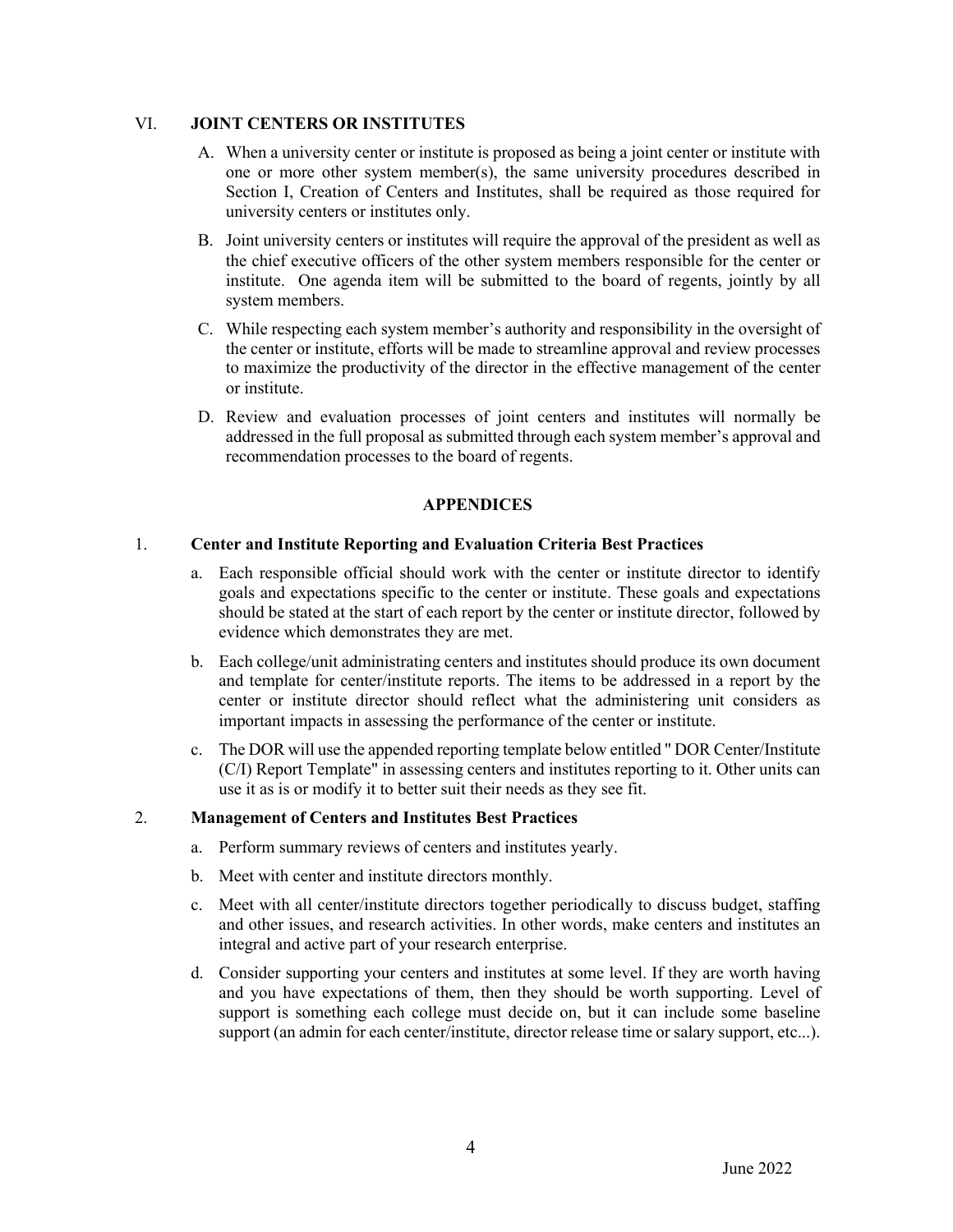# **DOR Center/Institute (C/I) Report Template**

Date: Center or Institute Name: Center/Institute Est. Year: Director Name: Director Email: Center/Institute URL:

- I. Briefly state the focus and goal(s) of the C/I, consistent with its BORs creation **proposal:**
- II. Describe the administrative/personnel structure of the C/I:
- III. Describe any facilities or laboratories managed by the C/I:
- IV. Provide a summary of the C/I budget (sources of support, salaries, operational costs, etc...; attach a spreadsheet as needed):
- V. Provide an executive summary of how the C/I achieved its stated goals:
- VI. Evidence of Scholarly Impact and External Recognition (summary is in V. above):
	- 1. Describe any research activities of the  $C/I$  and its affiliated researchers, including but not limited to publications, grant proposals submitted/funded and amounts, research symposia and seminars organized, etc...:
	- 2. Describe any educational or other creative activities pursued in support of stated  $C/I$ goals:
	- 3. Describe how the center/institute provided value to the university beyond what a department or college would (any interdisciplinary engagements, unique staff or facilities, etc...):
	- 4. Provide evidence the C/I is engaging broadly with faculty/researchers (faculty affiliates, event organization, etc...):
	- 5. Describe any other forms of impact not included above:
- VII. **Describe any recurring issues/needs which should be addressed and any suggestions for addressing them:**